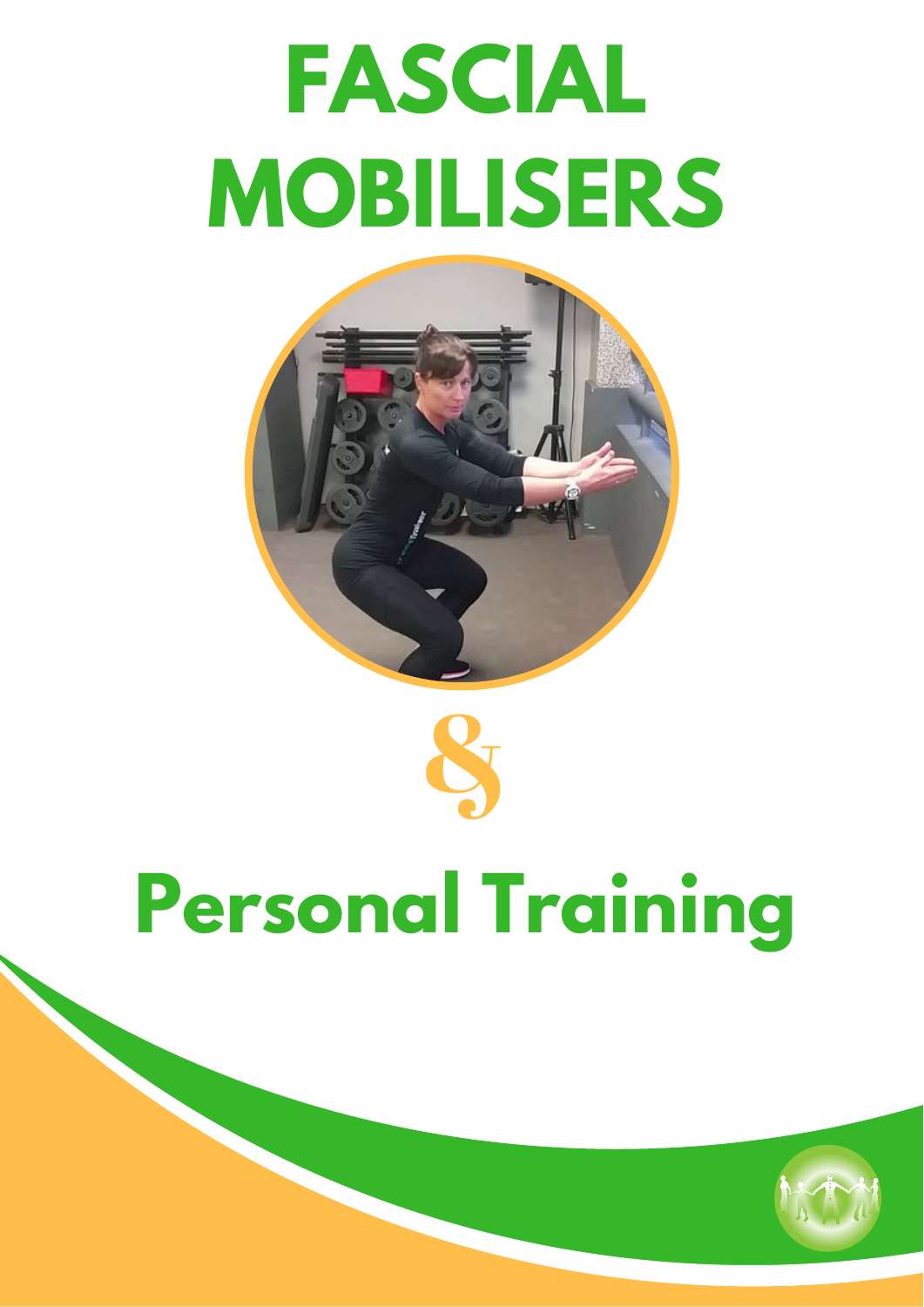### **Fascial Mobilisers**

Did you know fascial mobilising facilitates tissue hydration? Drink watering when sedentary doesn't allow the water to be absorbed by the tissues.

Smooth, rhythmical movement like fascial mobilising encourages the body's internal pumping system to move fluid throughout the body.

I'm going to take you through two fundamental facial mobilisers I learned from an amazing guy in our industry, Ian Odwyer.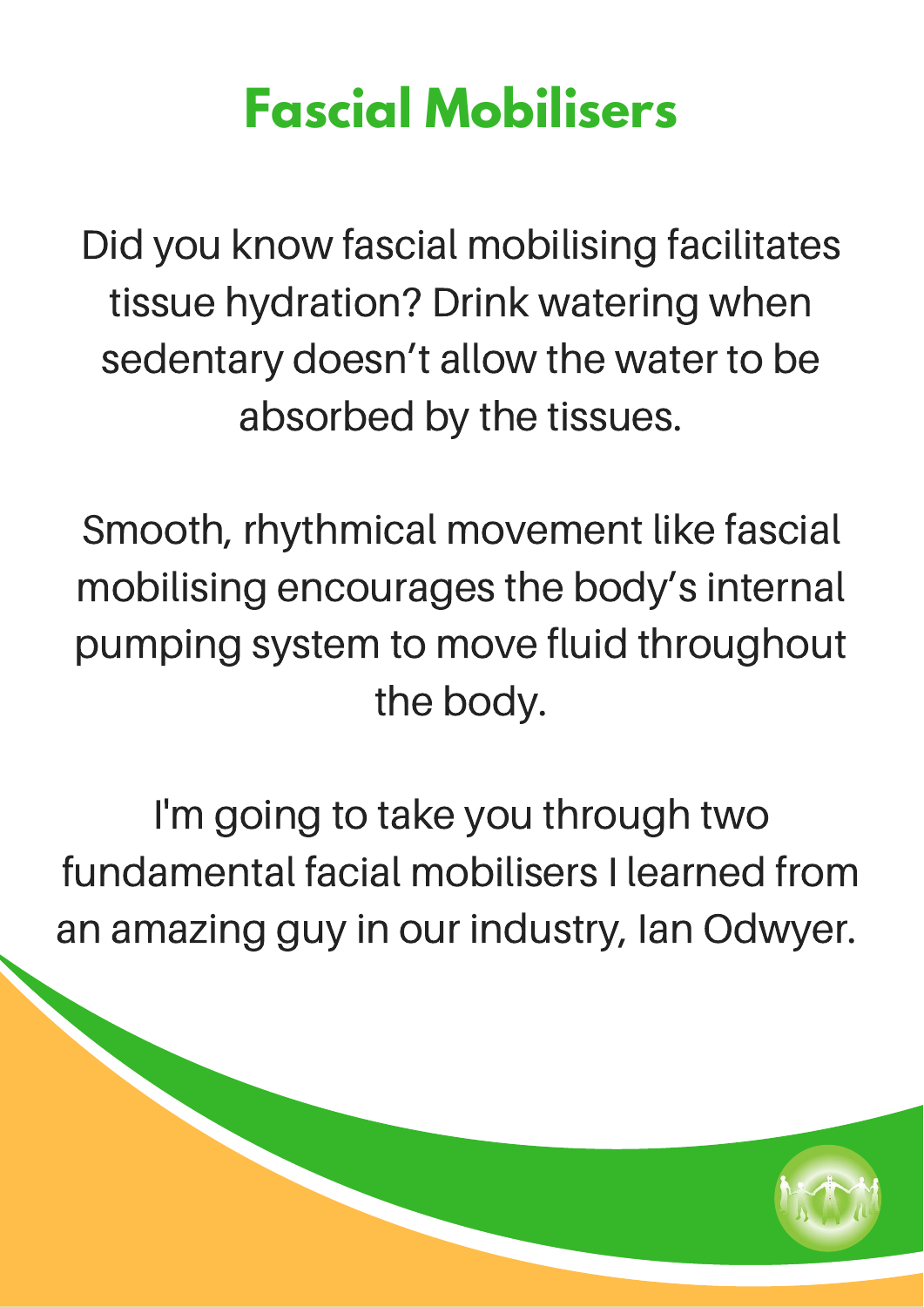#### Fascial Mobilisation exercises are a wonderful way to help improve your mobility.

A fascia is a band or sheet of connective tissue, primarily collagen, beneath the skin that attaches, stabilizes, encloses and separates muscles and other internal organs.

A fascinating fact about facia is, it is one continuous structure that exists from your head to your toes without interruption. I told you this for a reason so you will see why these special mobilisers work.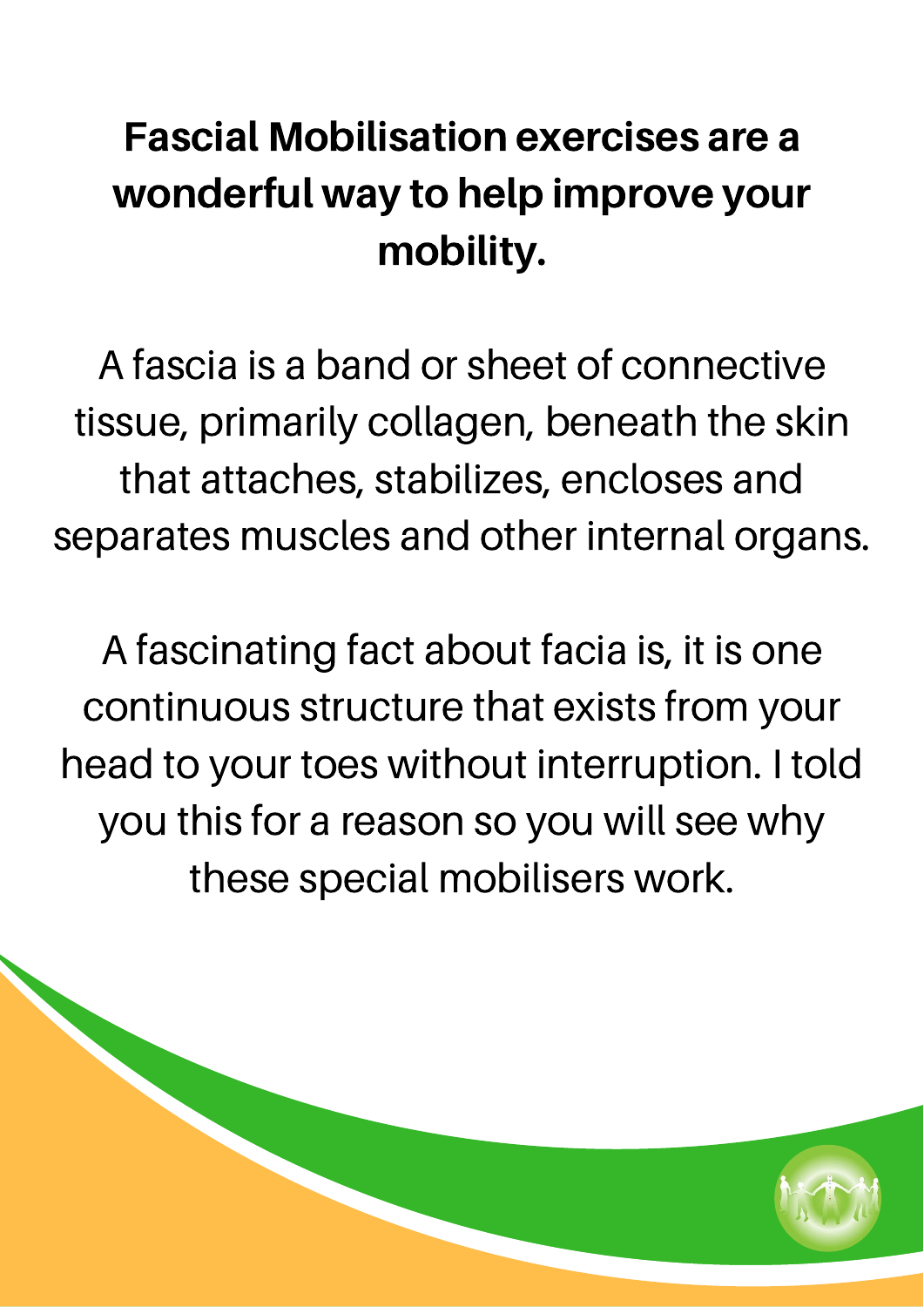The key point here is to work within your threshold. You need subtle movement, don't force the muscle. We need to create change through intelligent movement. So the movements are small, smooth and rhythmical.

The first one I'm going to show you is what we call sit and reach. This is what I use in my own training and with my clients.

[Watch this video by the same title under the video tab to see Ginera demonstrate this technique/exercise first hand.]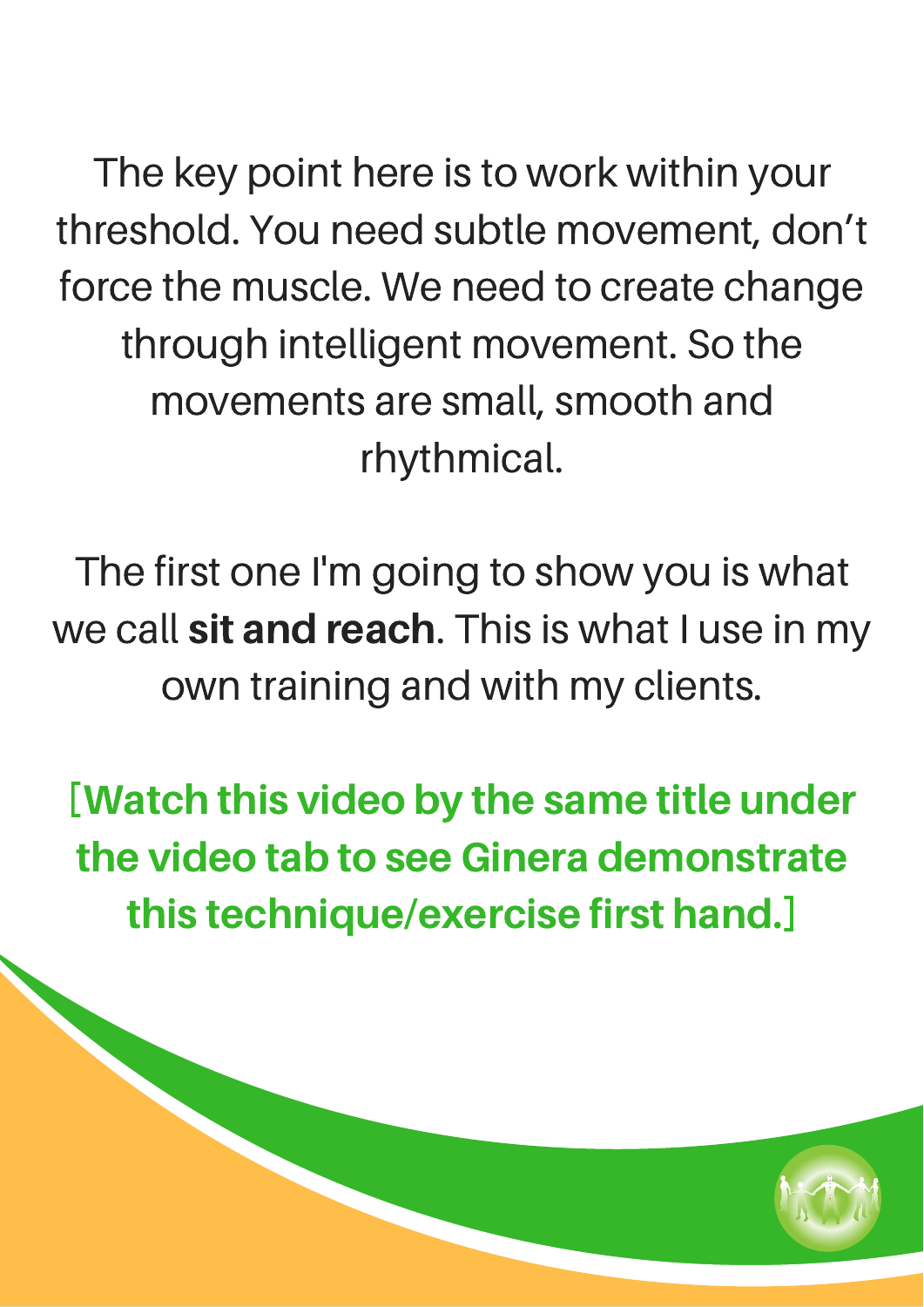#### Exercise 1:

#### Sit & Reach



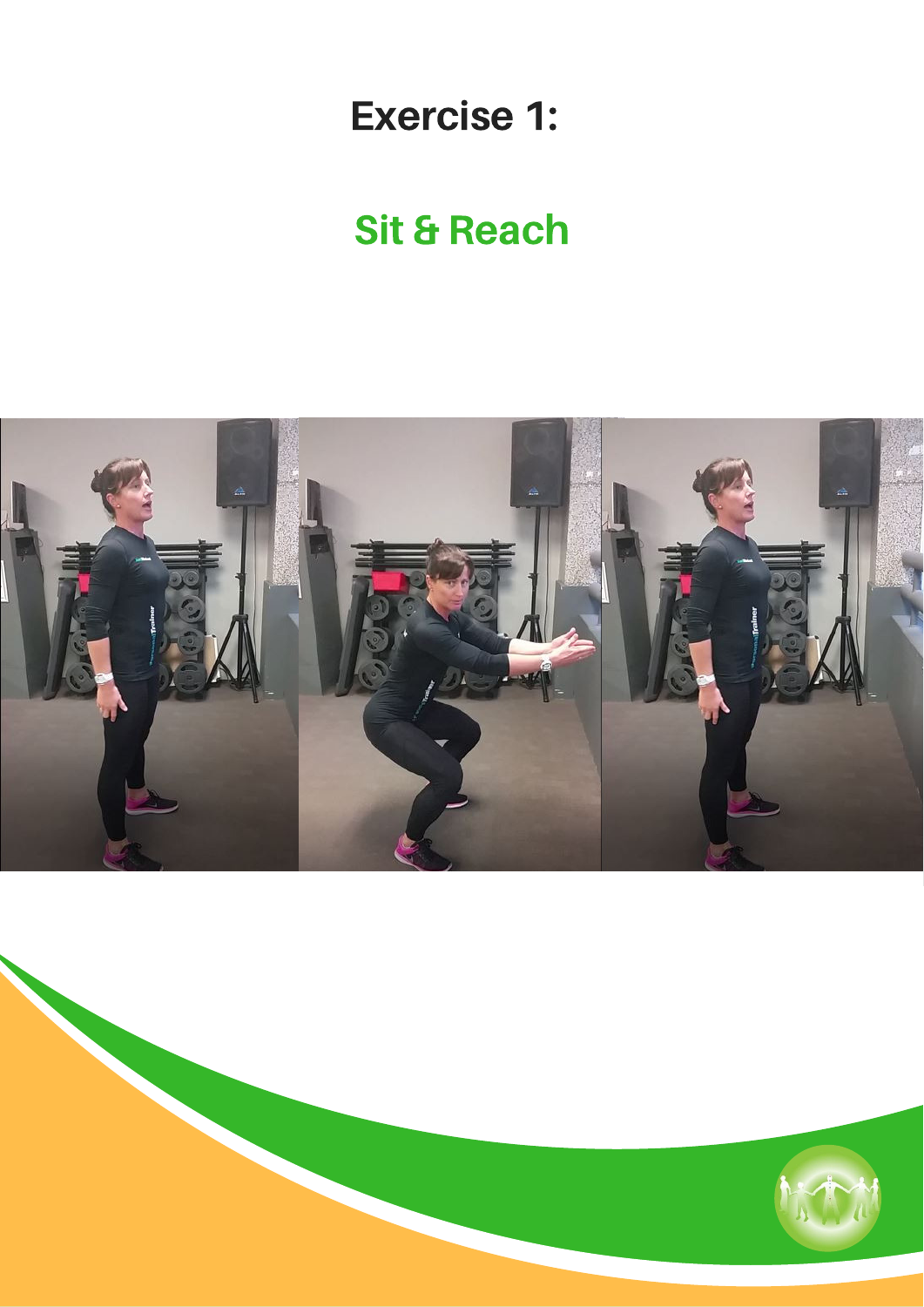Stand with your feet slightly wider than hip width apart. (Imagine when bending your knees that your pelvis is coming down between your legs).

Reach your arms out in front of you with your fingertips coming together at the midline.

Then come back up to standing.

This is not as squad. With a squat we try to get as low as possible.

What we are doing here is going down as far as your body says, "I am getting a bit sticky at the front of my hips".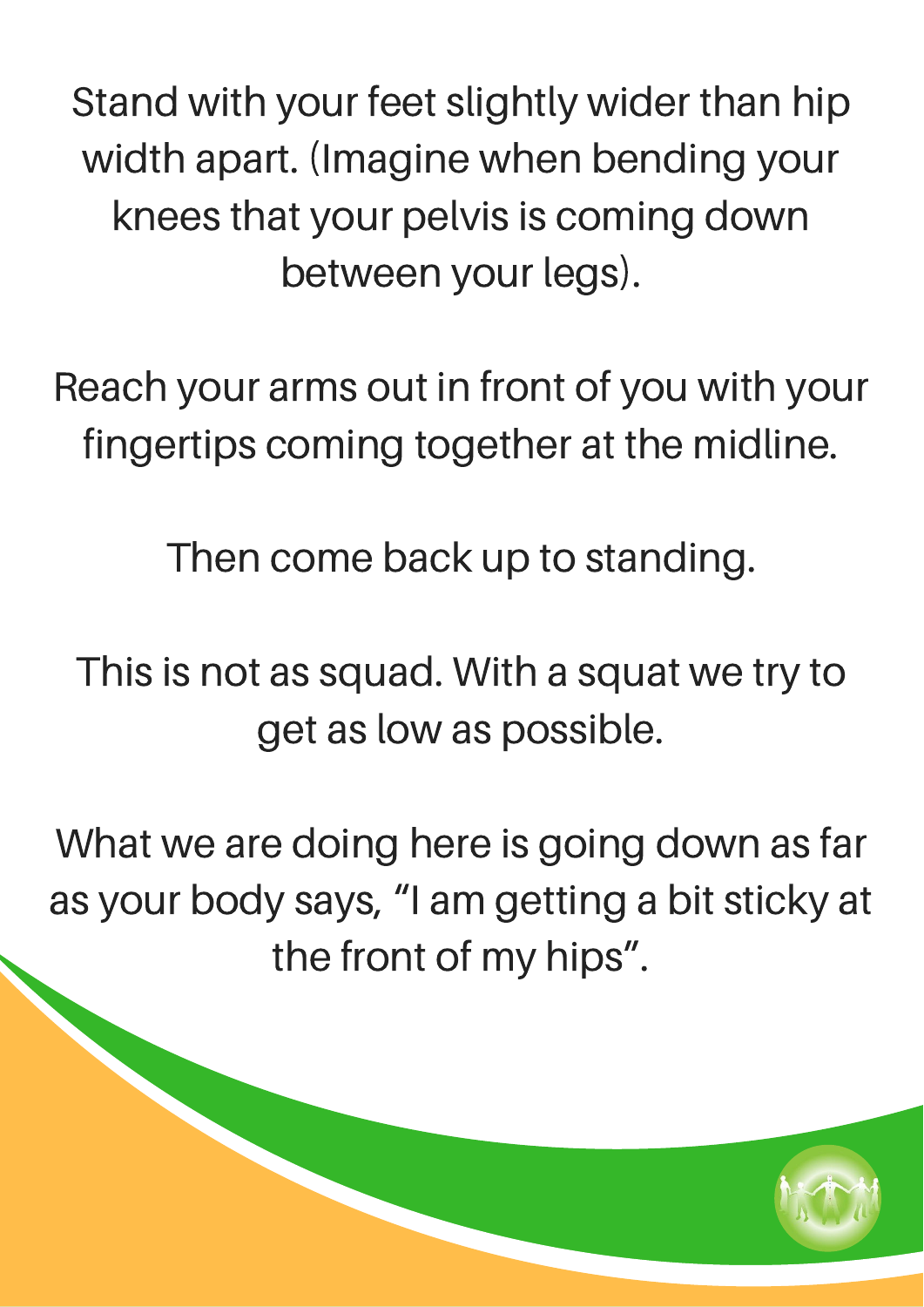Keep doing this up and down and notice your body movement and work with your range of movement.

Notice how far you go and where your levels of tension are.

The second movement is the sit and sway

[Watch this video by the same title under the video tab to see Ginera demonstrate this technique/exercise first hand.]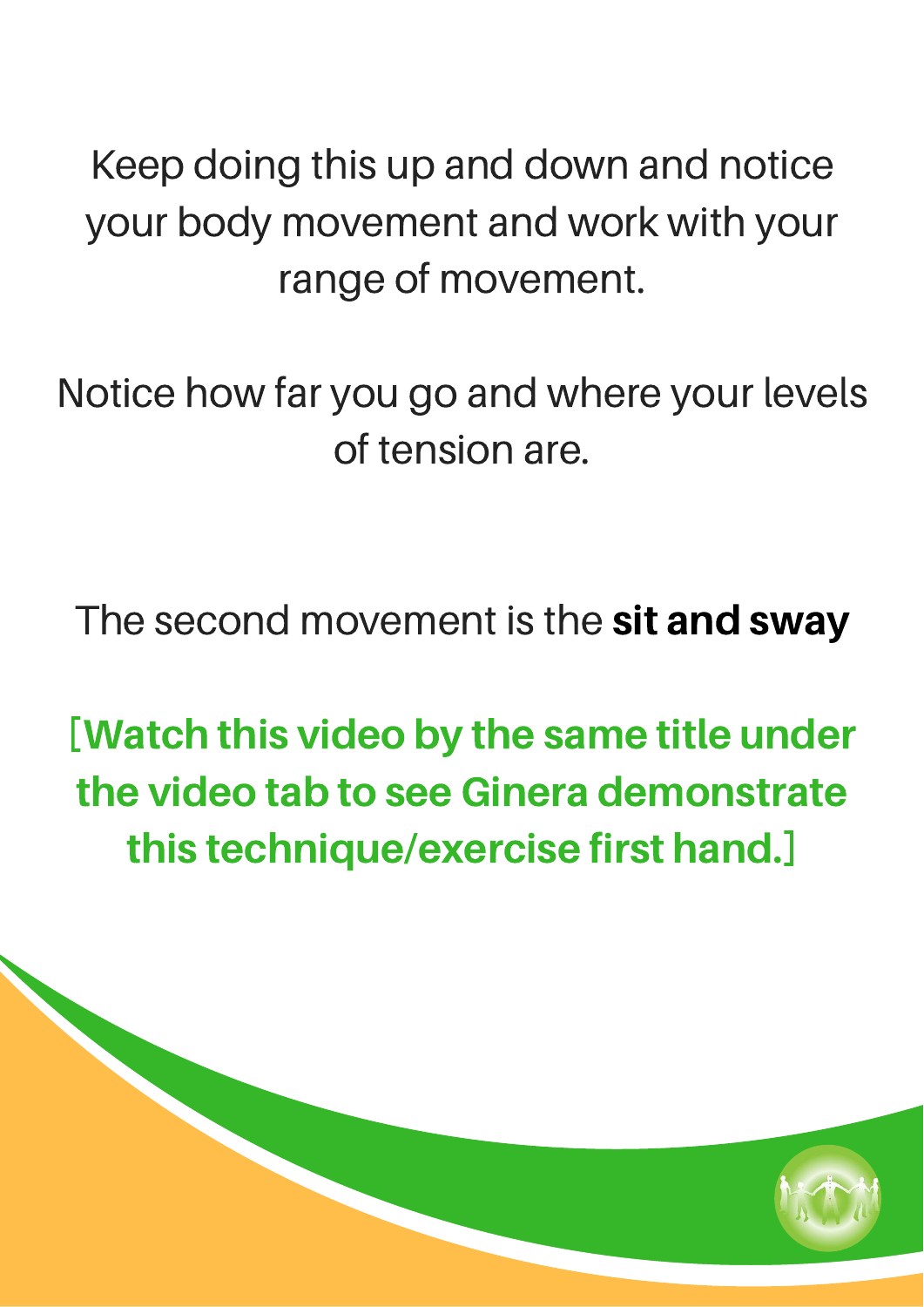#### Exercise 2:

#### Sit & Sway



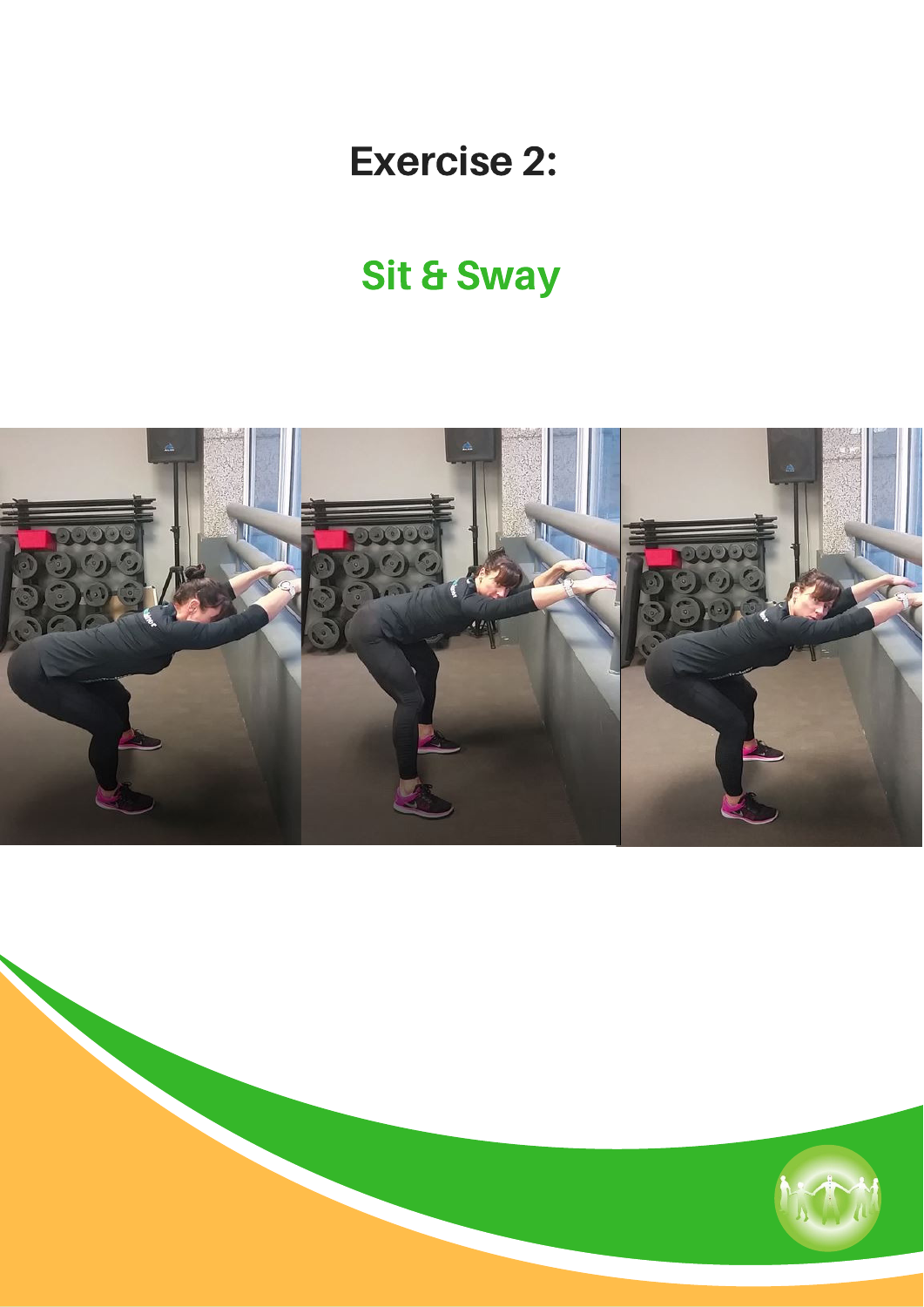You can do this at home. You can actually suction your palms into your kitchen or dining room table if you don't have an exercise bar to hold onto.

Standing up. Keep your feet slightly wider than hip width apart.

Keep your knees bent.

Point your sit bones (bum) out behind you.

Start to sway from side to side, move as far as you can from side to side, we want to go as far as we feel comfortable.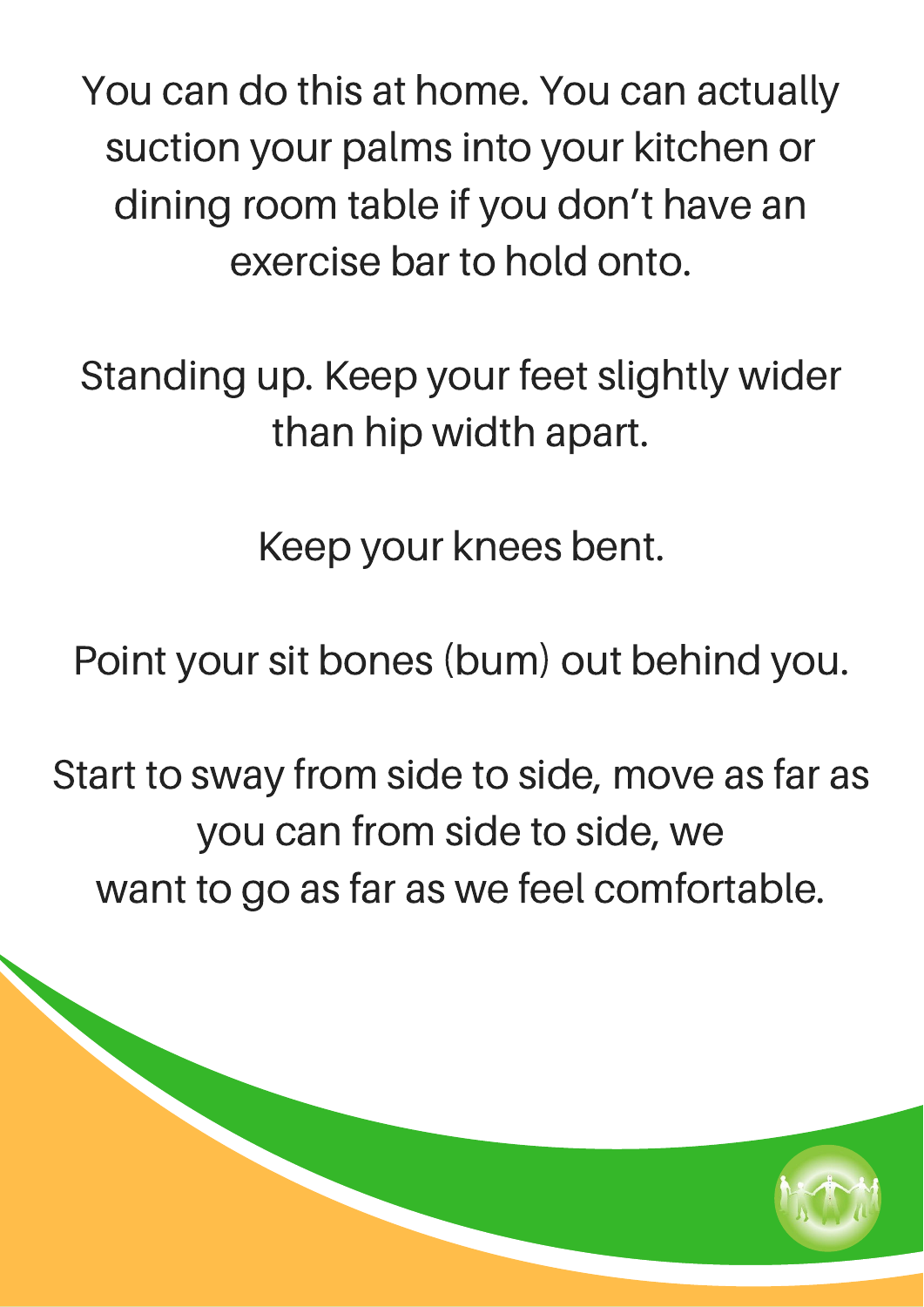It is a nice swaying action. Leading with your pelvis and thinking about your pelvis rolling. Swaying from side to side. Arms are long and send your my sit bones back.

You will feel slight tension through your lower back.

Come back to your sit and reach position. Do the first exercise again.

You should notice the movement is easier and any areas that were stuck originally are now released.

Do each mobiliser for about 45 to 60 seconds.